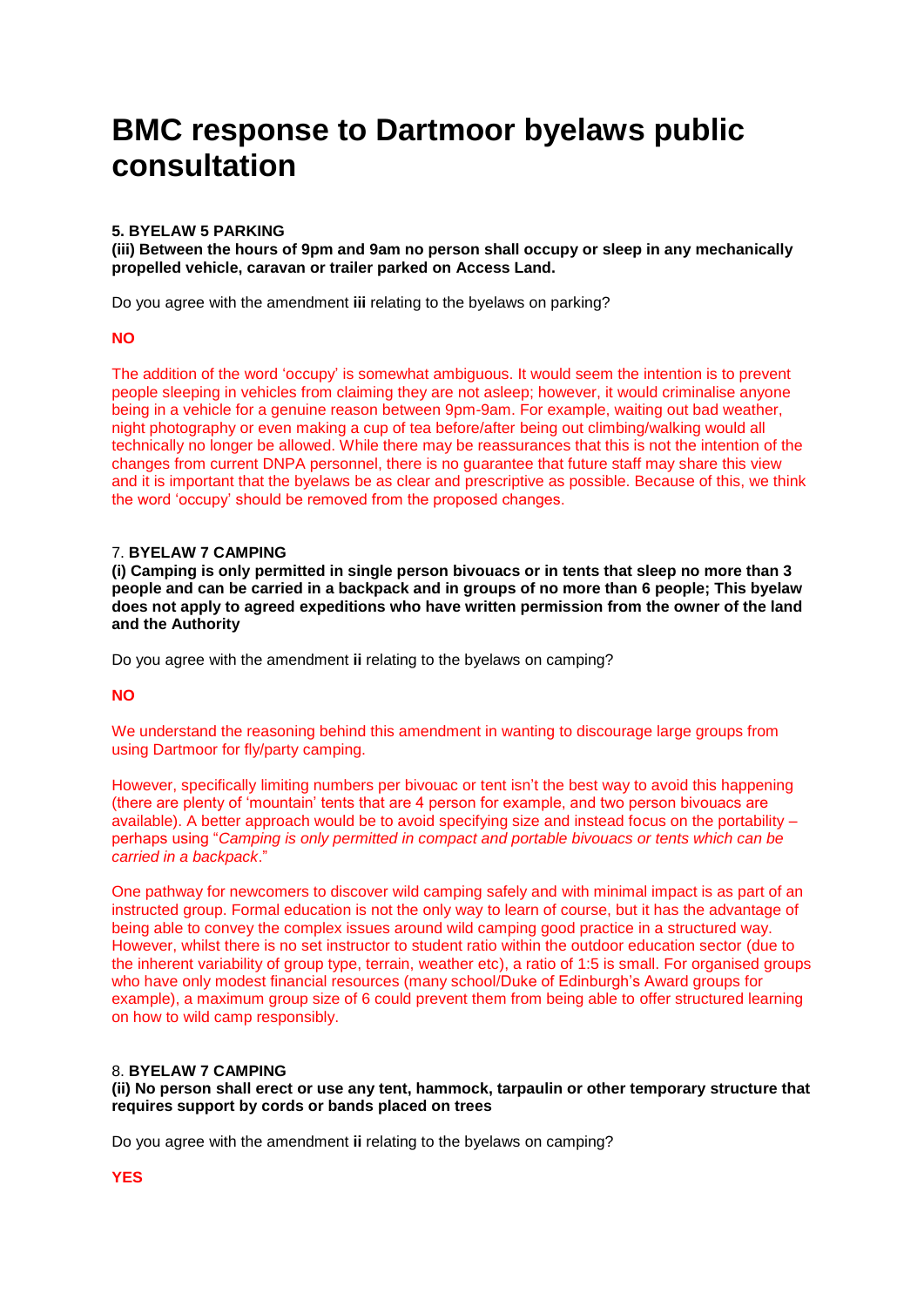From previous conversations with DNPA staff, we understand that there has been damage caused to trees in woodland of high ecological value as a result of hammocks or similar being tied to them. Wild camping is possible using self-supporting shelters and so we have no concerns about this amendment impacting upon responsible, minimal impact wild campers.

#### 9. **BYELAW 7 CAMPING**

**(iii) Camping is only permitted in the areas as detailed in the Camping Map which shall be (1) published on the Authority's website and (2) available for inspection at the Dartmoor National Park visitor centres and at the headquarters of the Authority and (3) amended from time to time after approval by the National Park Authority at a public meeting**

Do you agree with the amendment **iii** relating to the byelaws on camping?

#### **NO**

In general, we are supportive of the proposed areas in which camping will no longer be permitted where they are located along the borders of roads, allowing easy access for fly/party camping which does not follow the minimal impact ethos of wild camping. However, there are two areas we feel strongly should not be included:

- 1) Bellever/Riddon Ridge we fully understand the issues near to the road/river in this area and the need for restrictions here, but the extent of the proposed restricted area is too great. The southern part of this area (beyond the Hut Circles) makes an excellent location for newcomers to wild camping. It is away from the road and feels 'wild', but not so far that if things don't go as planned (as can often happen when learning), a hasty exit can be made. We suggest that the restricted area is limited to the northern part of the identified land parcel which would prevent the roadside fly camping which has been so problematic here in recent times, whilst not unduly discriminating against legitimate and responsible wild campers in the area further away from the road.
- 2) Avon Dam given this area is 2km from the nearest road/parking spot, it is unlikely to attract fly/party campers who are looking for convenience and seems unlikely to be a hot spot for irresponsible behaviour now or in the future. It is also a very good location for wild camping in the south of Dartmoor and losing access to this area would only disadvantage responsible wild campers following a minimal impact ethos.

Our final concern was around point iii (3): "*amended from time to time after approval by the National Park Authority at a public meeting*." The wording of this point suggests that future changes to the byelaws would be possible at DNPA's discretion and without due process which is extremely concerning. We believe that any proposals to change the byelaws should require wide public consultation to ensure the views of all users and stakeholders are considered, so we strongly advocate for the removal of this point.

# 10. **BYELAW 9 FIRES**

(i) No person shall light or **tend** a fire on the Access Land, or place or throw or let fall a lighted match or any other thing so as to be likely to cause a fire

Do you agree with the amendment **i** relating to the byelaws on the use of fires?

**YES**

We are only too aware of the issues around moorland fires and the devastation they can cause, so are fully supportive of this minor amendment.

# 11. **BYELAW 9 FIRES**

**(iii)The use of barbecues, including disposable barbecues whether manufactured as such or**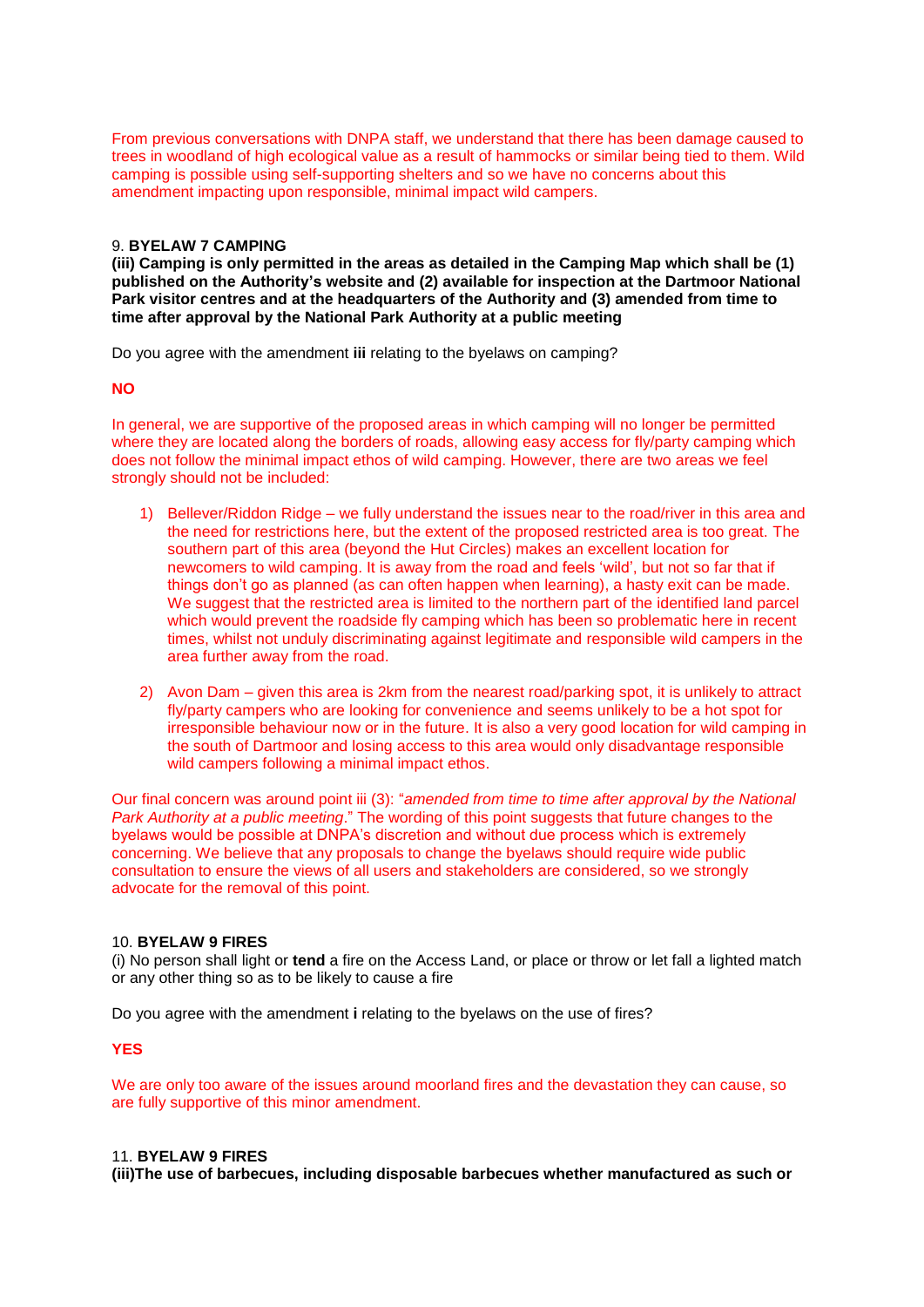otherwise, is not permitted anywhere on the Access Land if it is used in such a manner as to **cause fire, damage or harm to the land or vegetation or when the Fire Severity Index reaches High or at other such times when directed by signs**

Do you agree with the amendment **iii** relating to the byelaws on the use of fires?

# **YES**

This amendment is not unduly restrictive, requiring individuals not to use barbeques in a way that could be damaging or during periods of high fire risk. In order to make this successful, more will be needed than just a change to the byelaws which will not be read by most visitors however and effective, engaging and empowering public education will be required to have the desired effect.

# 12. **BYELAW 9 FIRES**

# **(iv) No person shall gather any material from the Access Land to use as fuel for any fire**

Do you agree with the amendment **iv** relating to the byelaws on the use of fires?

# **YES**

The BMC advocates a minimal impact approach to the outdoors, leaving a place as you found it or ideally in a better state. Collecting/removing material for a fire, even away from Dartmoor, does not follow that ethos so we are supportive of this amendment.

# 13. **BYELAW 9 FIRES**

# **(v) No person shall launch Chinese Lanterns, fireworks or flares from the Access Land**

Do you agree with the amendment **v** relating to the byelaws on the use of fires?

### **YES**

The risk of a wild fire from using these items could be extremely high, especially as the person who sets them off has little or no control over where they land, so we agree that a total ban is justified.

# 23. **BYELAW 17 COMMERCIAL ACTIVITIES**

**No person shall offer for sale or hire any goods or services on the Access Land in exchange for payment or reward unless he is authorised to do so in pursuance of an agreement with the owner of the land and the Authority**

Do you agree with the amendments relating to the byelaws on the carrying out of commercial activities?

# **NO**

This proposed change would seriously negatively impact upon guides and instructors who operate on Dartmoor with instructed groups who pay for their services. For example, instructors leading a group walk would need to contact multiple landowners, (who are difficult to identify and obtain contact details for) and DNPA for permission. This level of bureaucracy is a significant step change and would add a huge (arguably impossible) burden of admin to the many individual freelance instructors who use Dartmoor. No to mention, it would remove the essential ability of instructors to revise and adjust their plans according to group ability, weather and any number of other factors affecting groups in the outdoor environment.

These instructors contribute hugely to education of newcomers to the outdoors, ensuring they have an appreciation of the value of the places they visit, how to look after them and of course ensuring students learn how to operate safety in the harsh environment Dartmoor can offer.